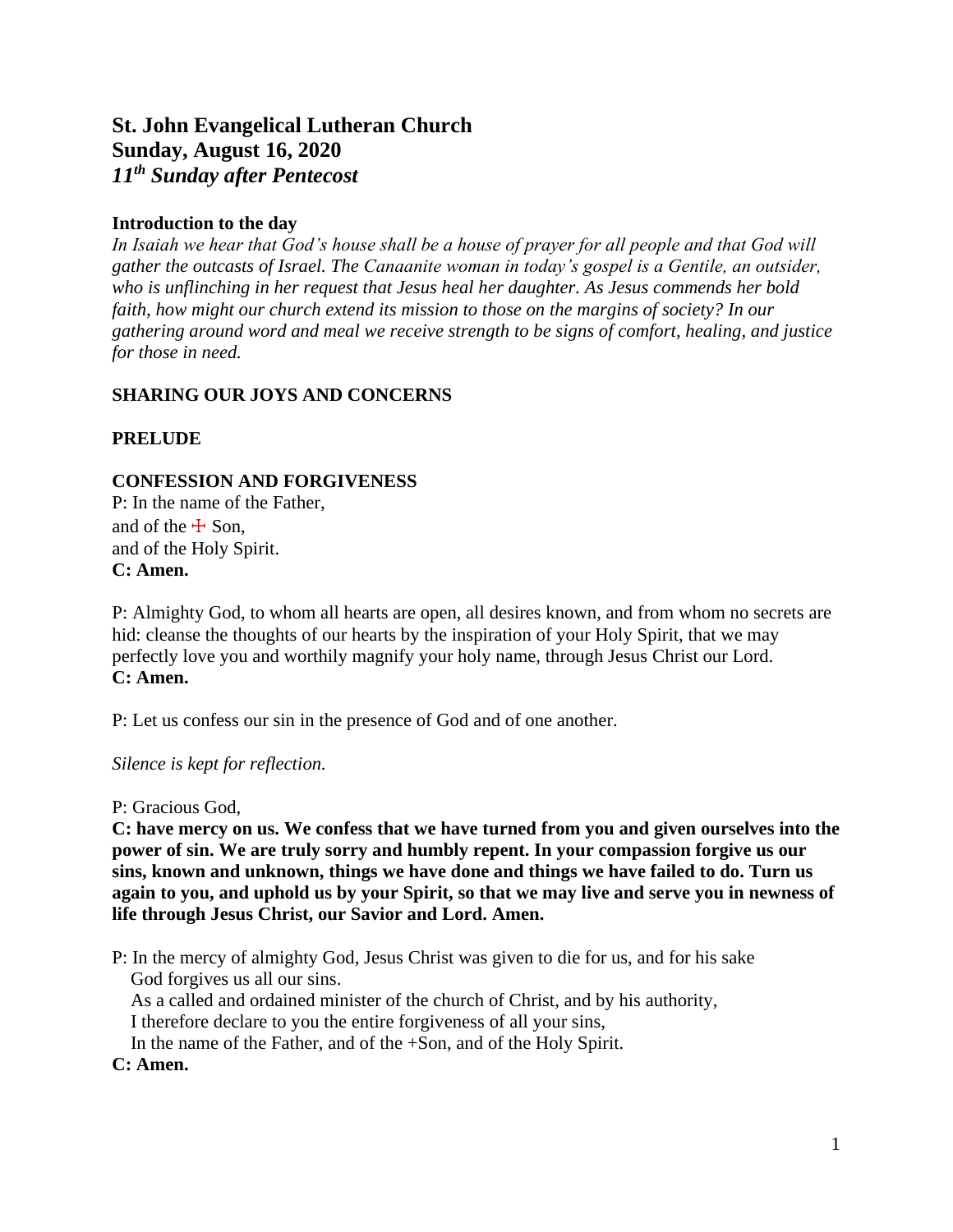## **GATHERING SONG:** *Praise to the Lord, the Almighty* **(ELW 858)**

(hum or sing softly with mask on)

1 Praise to the Lord, the Almighty, the King of creation! O my soul, praise him, for he is your health and salvation! Let all who hear now to his temple draw near, joining in glad adoration!

2 Praise to the Lord, who o'er all things is wondrously reigning and, as on wings of an eagle, uplifting, sustaining. Have you not seen all that is needful has been sent by his gracious ordaining?

3 Praise to the Lord, who will prosper your work and defend you; surely his goodness and mercy shall daily attend you. Ponder anew what the Almighty can do if with his love he befriend you.

4 Praise to the Lord! Oh, let all that is in me adore him! All that has life and breath, come now with praises before him! Let the amen sound from his people again. Gladly forever adore him!

#### **GREETING**

P: The grace of our Lord Jesus Christ, the love of God, and the communion of the Holy Spirit be with you all. **C: And also with you.**

#### **PRAYER OF THE DAY**

P: Let us pray.

**C: God of all peoples, your arms reach out to embrace all those who call upon you. Teach us as disciples of your Son to love the world with compassion and constancy, that your name may be known throughout the earth, through Jesus Christ, our Savior and Lord. Amen.**

## *The assembly is seated.*

## **WORD**

God speaks to us in scripture reading, preaching, and song.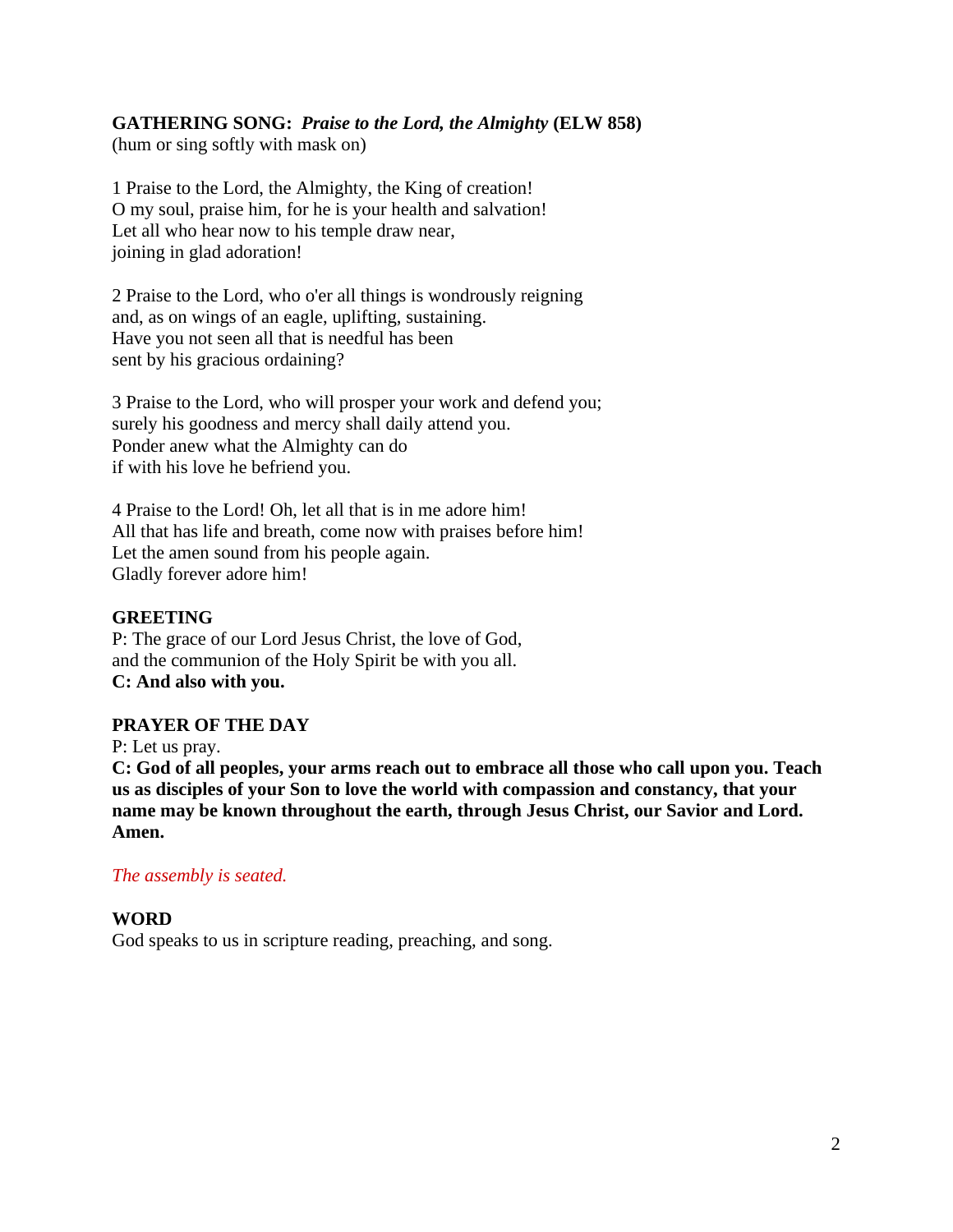#### **FIRST READING: Isaiah 56:1, 6-8**

L: A reading from Isaiah.

*The prophet calls upon Israel to do justice in view of God's imminent intervention to save. Righteousness and obedience define who belongs to the Israelite community—not race, nationality, or any other category.*

<sup>1</sup>Thus says the LORD: Maintain justice, and do what is right, for soon my salvation will come, and my deliverance be revealed. <sup>6</sup>And the foreigners who join themselves to the LORD, to minister to him, to love the name of the LORD, and to be his servants, all who keep the sabbath, and do not profane it, and hold fast my covenant— 7 these I will bring to my holy mountain, and make them joyful in my house of prayer; their burnt offerings and their sacrifices will be accepted on my altar; for my house shall be called a house of prayer for all peoples. <sup>8</sup>Thus says the Lord GOD, who gathers the outcasts of Israel, I will gather others to them besides those already gathered.

L: The word of the Lord.

**C: Thanks be to God.**

#### **PSALM 67 read responsively**

<sup>1</sup>May God be merciful to us and bless us; may the light of God's face shine upon us. <sup>2</sup>**Let your way be known upon earth, your saving health among all nations.** <sup>3</sup>Let the peoples praise you, O God; let all the peoples praise you. <sup>4</sup>**Let the nations be glad and sing for joy, for you judge the peoples with equity and guide all the nations on earth.** <sup>5</sup>Let the peoples praise you, O God; let all the peoples praise you. <sup>6</sup>**The earth has brought forth its increase; God, our own God, has blessed us.** <sup>7</sup>May God give us blessing, and may all the ends of the earth stand in awe.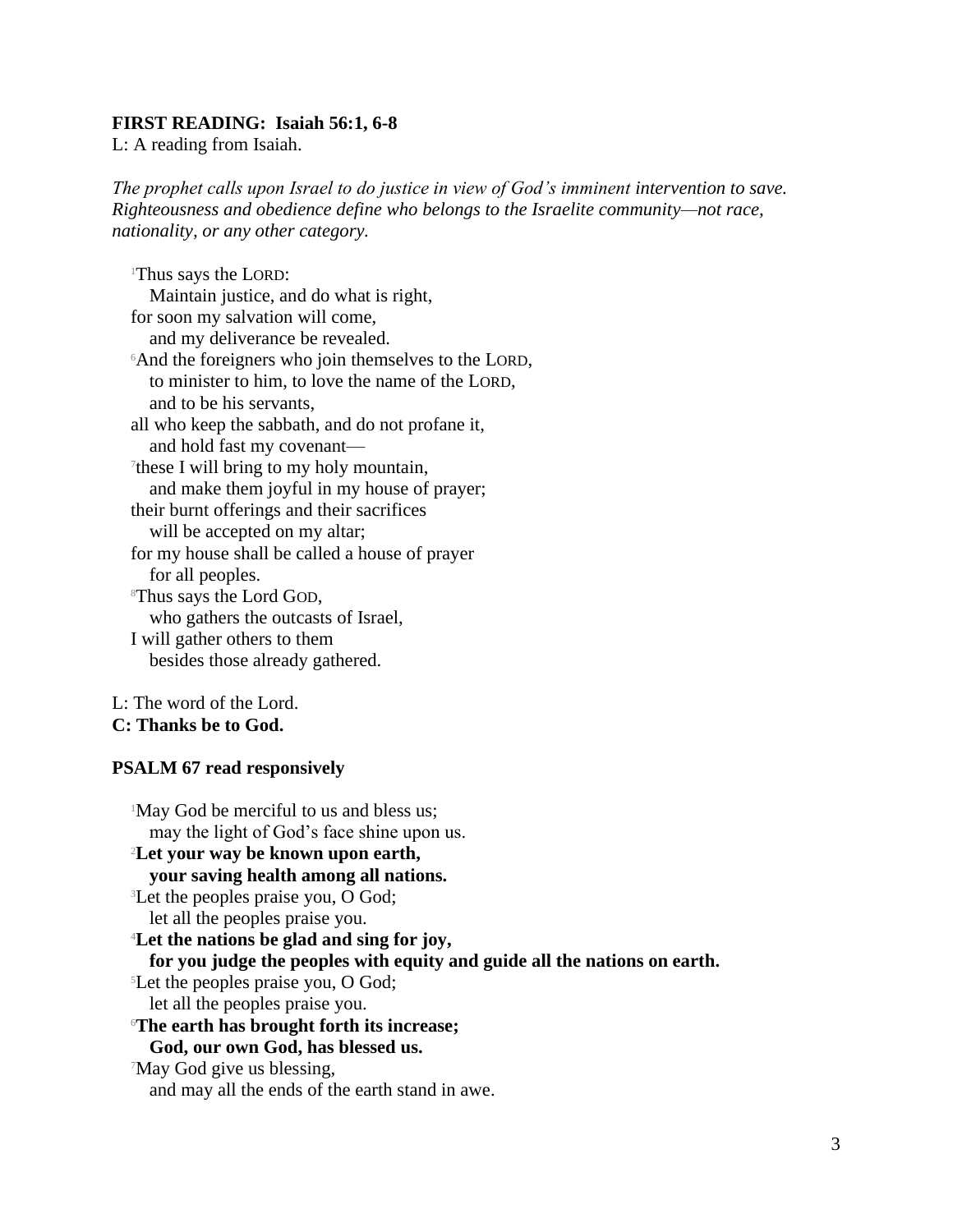#### **SECOND READING: Romans 11:1-2a, 29-32**

L: A reading from Romans.

*God has not rejected Israel. Rather, the call and gifts of God are irrevocable so that, while all have been disobedient, God has mercy upon all.*

[Paul writes:] <sup>1</sup>I ask, then, has God rejected his people? By no means! I myself am an Israelite, a descendant of Abraham, a member of the tribe of Benjamin. 2aGod has not rejected his people whom he foreknew.

<sup>29</sup>For the gifts and the calling of God are irrevocable.  $30$ Just as you were once disobedient to God but have now received mercy because of their disobedience, <sup>31</sup>so they have now been disobedient in order that, by the mercy shown to you, they too may now receive mercy. 32For God has imprisoned all in disobedience so that he may be merciful to all.

L: The word of the Lord. **C: Thanks be to God.**

**GOSPEL ACCLAMATION Alleluia. Lord, to whom shall we go? You have the words of eternal life. Alleluia. Alleluia.**

**GOSPEL: Matthew 15:[10-20] 21-28**

P: The holy gospel according to Matthew. **C: Glory to you, O Lord.**

*Jesus teaches his disciples that true purity is a matter of the heart rather than outward religious observances. Almost immediately, this teaching is tested when a woman considered to be a religious outsider approaches him for help.*

[ <sup>10</sup>[Jesus] called the crowd to him and said to them, "Listen and understand:11it is not what goes into the mouth that defiles a person, but it is what comes out of the mouth that defiles." 12Then the disciples approached and said to him, "Do you know that the Pharisees took offense when they heard what you said?" 13He answered, "Every plant that my heavenly Father has not planted will be uprooted. <sup>14</sup>Let them alone; they are blind guides of the blind. And if one blind person guides another, both will fall into a pit." <sup>15</sup>But Peter said to him, "Explain this parable to us." <sup>16</sup>Then he said, "Are you also still without understanding? <sup>17</sup>Do you not see that whatever goes into the mouth enters the stomach, and goes out into the sewer? <sup>18</sup>But what comes out of the mouth proceeds from the heart, and this is what defiles. 19For out of the heart come evil intentions, murder, adultery, fornication, theft, false witness, slander. 20These are what defile a person, but to eat with unwashed hands does not defile."]

<sup>21</sup> Jesus left that place and went away to the district of Tyre and Sidon. <sup>22</sup> Just then a Canaanite woman from that region came out and started shouting, "Have mercy on me, Lord, Son of David; my daughter is tormented by a demon." 23But he did not answer her at all. And his disciples came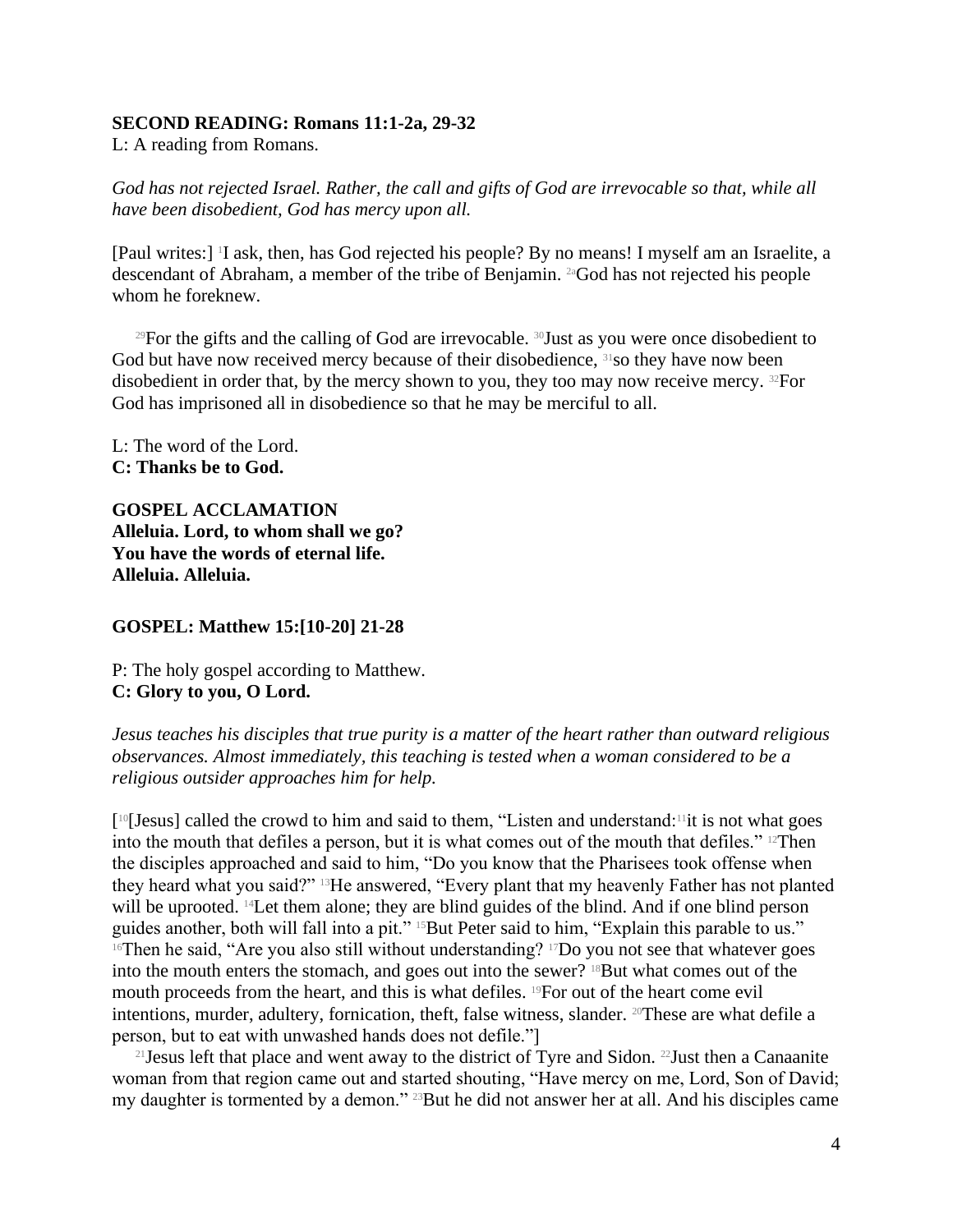and urged him, saying, "Send her away, for she keeps shouting after us." <sup>24</sup>He answered, "I was sent only to the lost sheep of the house of Israel." <sup>25</sup>But she came and knelt before him, saying, "Lord, help me." 26He answered, "It is not fair to take the children's food and throw it to the dogs." 27She said, "Yes, Lord, yet even the dogs eat the crumbs that fall from their masters' table." 28Then Jesus answered her, "Woman, great is your faith! Let it be done for you as you wish." And her daughter was healed instantly.

P: The gospel of the Lord. **C: Praise to you, O Christ.**

## **SERMON**

#### *Silence for meditation*

#### **HYMN OF THE DAY** *O Zion, Haste* **(ELW 668)**

(Hum or sing softly with mask on)

1 O Zion, haste, your mission high fulfilling, to tell to all the world that God is light; that he who made all nations is not willing one soul should perish, lost in shades of night.

Refrain Publish glad tidings, tidings of peace, tidings of Jesus, redemption, and release.

2 Publish to ev'ry people, tongue, and nation that God, in whom they live and move, is love; tell how he stooped to save his lost creation and died on earth that we might live above. Refrain

3 He comes again! O Zion, ere you meet him, make known to ev'ry heart his saving grace; let none whom he has ransomed fail to greet him, through your neglect, unfit to see his face. Refrain

#### **PRAYERS OF INTERCESSION**

A: Confident of your care and helped by the Holy Spirit, we pray for the church, the world, and all who are in need.

#### *A brief silence.*

A: Lord, you gather the church to be part of your mission as ambassadors of Jesus Christ. As Jesus acknowledged the great faith of a woman from outside his people, help your church discover and find blessing in the faith of people we might reject. Lord, in your mercy, **C: hear our prayer.**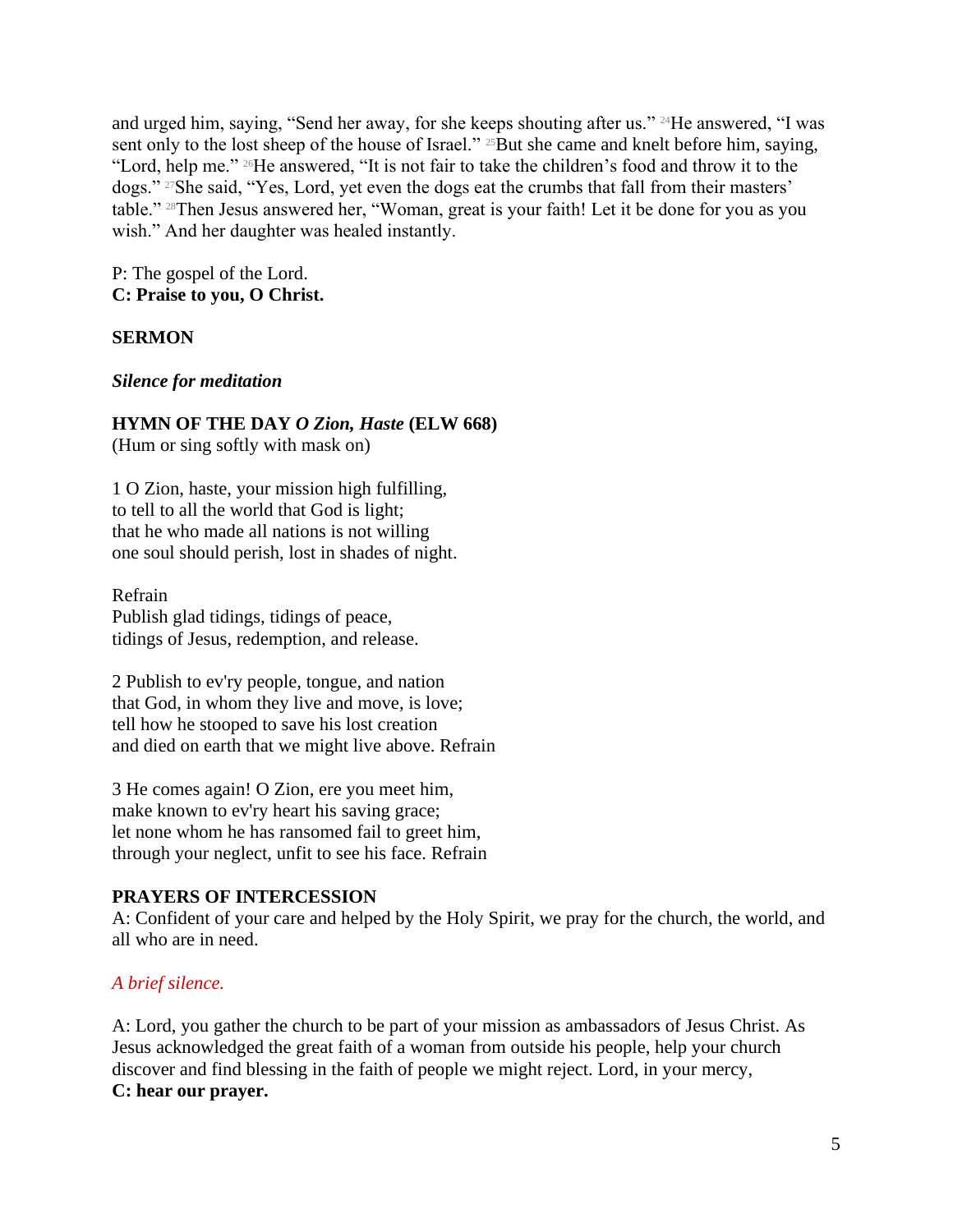A: You have blessed us with the bounty of the earth. Grant your grace to all your creatures, that the earth will flourish. Relieve waters choked by garbage, renew soils stripped of nutrients, and refresh the air all creatures need to live. Lord, in your mercy, **C: hear our prayer.**

A: You call the nations to be glad and sing for joy. Let your way be known among all the nations of the world, now divided by competing interests, contending alliances, and consumed by enormous worry. Bless us and make your face shine upon all. Lord, in your mercy, **C: hear our prayer.**

A: You show unexpected mercy, kindness, and generosity. We pray for those who do not have enough, for outcasts in our villages, cities, and town, and for those who need your healing (*especially*). Lord, in your mercy,

## **C: hear our prayer.**

A: In you we live and move and have our being. Grant our congregation St. John grace to find our life refreshed in you. Accompany us in the rhythms of late summer. Give us rest and renewal, and strengthen us for mission in your name. Lord, in your mercy, **C: hear our prayer.**

P: In the certain hope that nothing can separate us from your love, we offer these prayers to you; through Jesus Christ our Lord. **C: Amen.**

# **THE SACRAMENT OF HOLY COMMUNION**

Please come forward to receive the "body of Christ" by holding out your hands in a cup like fashion as far as you can. The Pastor will drop the wafer into your hand, saying "the body of Christ given for you," and you respond "Amen," then go to the left or right and receive the "blood of Christ" from a pre-filled glass. The glasses will be separated so you don't touch one another. Take the glass and the communion assistant standing in the choir loft will say, "the blood of Christ shed for you." There will be a separate tray of glasses with grape juice for those who prefer grape juice. Please return to your seat after communing.

P: The Great Thanksgiving and The Words of Institution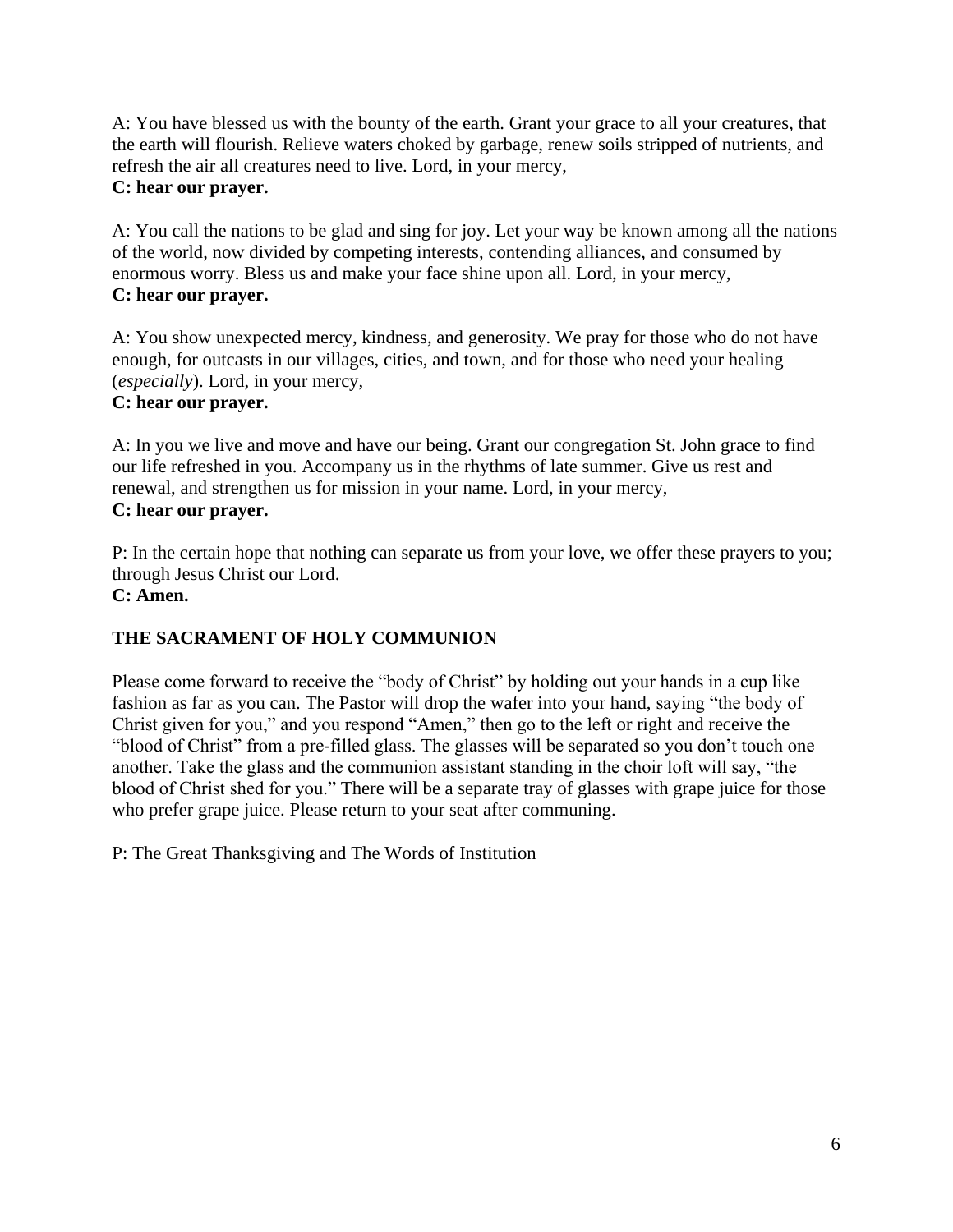#### **LORD'S PRAYER**

**Our Father, who art in heaven, hallowed be thy name, thy kingdom come, thy will be done, on earth as it is in heaven. Give us this day our daily bread; and forgive us our trespasses, as we forgive those who trespass against us; and lead us not into temptation, but deliver us from evil. For thine is the kingdom, and the power, and the glory, forever and ever. Amen.**

**Dismissal** 

**Postlude**

#### *Announcements*

Remember in prayer: Rowen Aldridge, Luke Antolick, Bob Braucht, Dawn Hauser, Ralph Lehman, Caleb Leone, David Mitchell, Bob and Phyllis Moriarity, Kathy Neal, Rev. Donald and Ruth Nice, Jack Rishel, Joann Rishel, Jane Shaffer, Brenda Traxler, Jillian Waldman, and all of our shut-ins; the safety of our military troops around the world (Mark Baier, Paul Laidacker, Kenny Leitch, Maddison Myers, Tyler O'Neal, Adam Shaffer, Aaron Stabley, Paul St. James, Jenna White); Family Promise and the homeless in our counties. Bishop Eaton, our Presiding Bishop; and Bishop Collins, Bishop of the Upper Susquehanna Synod. For our Companion Synod in Liberia and Ansbach-Wurzburg, Germany; our sister church, St. Wunibald in Heidenheim, Germany and for the New Love Center as it seeks to build a new food hub.

The altar flowers this morning are given to the Glory of God.

The Lutheran Church **Women's Prayer Chain** is a vital ministry of St. John Lutheran. Anyone in need of prayers is asked to contact any of the following persons:

> Gloria Ely – 570-873-3597 Sarah Davidson - 570-398-0659 Joyce Braucht - 570-398-2852

**"Grab-a-Tab" -** The youth of St. John would like to ask for donations of little tabs from beverage, soup and dessert cans. It doesn't matter what color the tab, just grab them and deliver them to the church office. This project will benefit the Ronald McDonald House of Danville. "Grab-a-Tab" program allows people of all ages to join in the effort of providing a "Home-awayfrom-Home" to children with cancer or other serious illnesses and their families.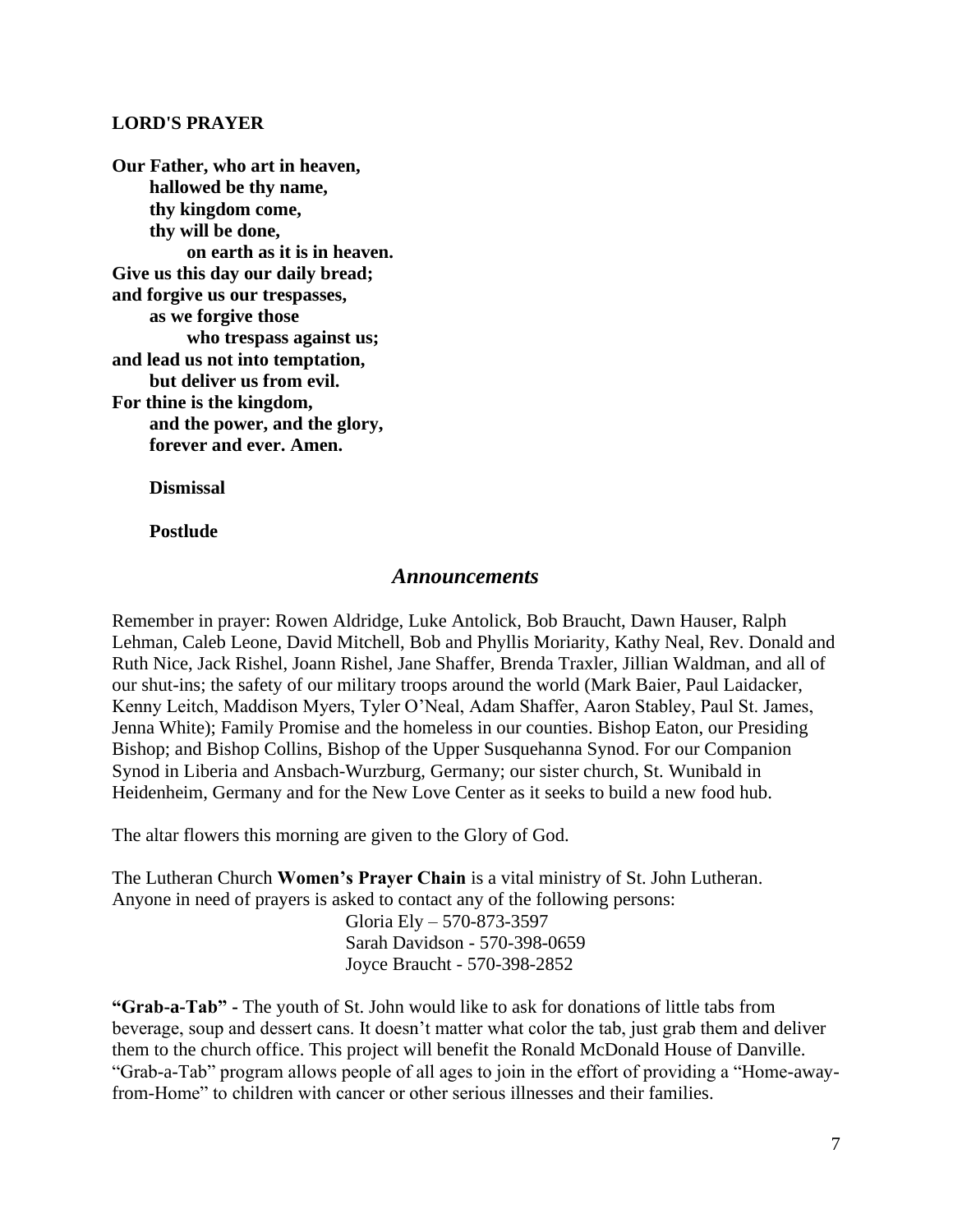## **Giving Plus+**

St. John Lutheran is offering a new way to support the ministries of St. John. Now you can download the "Giving Plus+" app from your app store for your cell phone. This feature is also available on our web site. Enter your email, make up a password, and walk through the choices to give the church an electronic donation by check or debit/credit card. People were asking if they could give electronically by debit/credit card. Now this feature is available. If you have any questions, contact Scott Mitchell.

### **We also offer Give+ Text:**

Simply send a text message to 570-865-1101 with the amount you would like to contribute (example: 25). Within a few minutes, you'll be sent a text with a link to register. Click on the link and enter your cardholder name and credit or debit card information. Once your registration is complete, you will receive a text verification and a receipt of your donation via email.

#### **Christian Education**

The Christian Education committee will be meeting on Monday, August 17, to plan their respective agendas for the coming year. Christian Education meets at 6:00 p.m. in the office. Anyone wanting to join the committee or participate are welcome to attend. Everyone must wear a mask.

#### **Christmas-at-Sea**

Would you like to bring joy to seafarers who will not be home with their families for Christmas? Our port chaplains deliver satchels filled with gifts to the seafarers they meet in port in the weeks prior to Christmas. Later, on Christmas Eve or Christmas Day, when the ship is in the middle of the ocean, the captain will hold a celebration, and all the crew will open their satchels, each containing:

> One sweatshirt – hooded or unhooded (size L-XL) Three pairs of socks – thermal or white gym One casual pullover T-shirt (size M-L) One can of nuts or bar of chocolate, and A Christmas card from you.

We invite you to participate in a memory of Pastor Martha McCracken by purchasing the items needed for a Christmas Seafarer's bag. Bags are available in the office. Please return by Nov. 5. For many years Pastor McCracken was President of Seafarers Ministry.

Join us for weekly prayer/Holy Communion at Trinity Episcopal Church each Wednesday at 10:00 a.m. Everyone is welcome.

## **Please leave your offering in the offertory plate located at each exit of the church.**